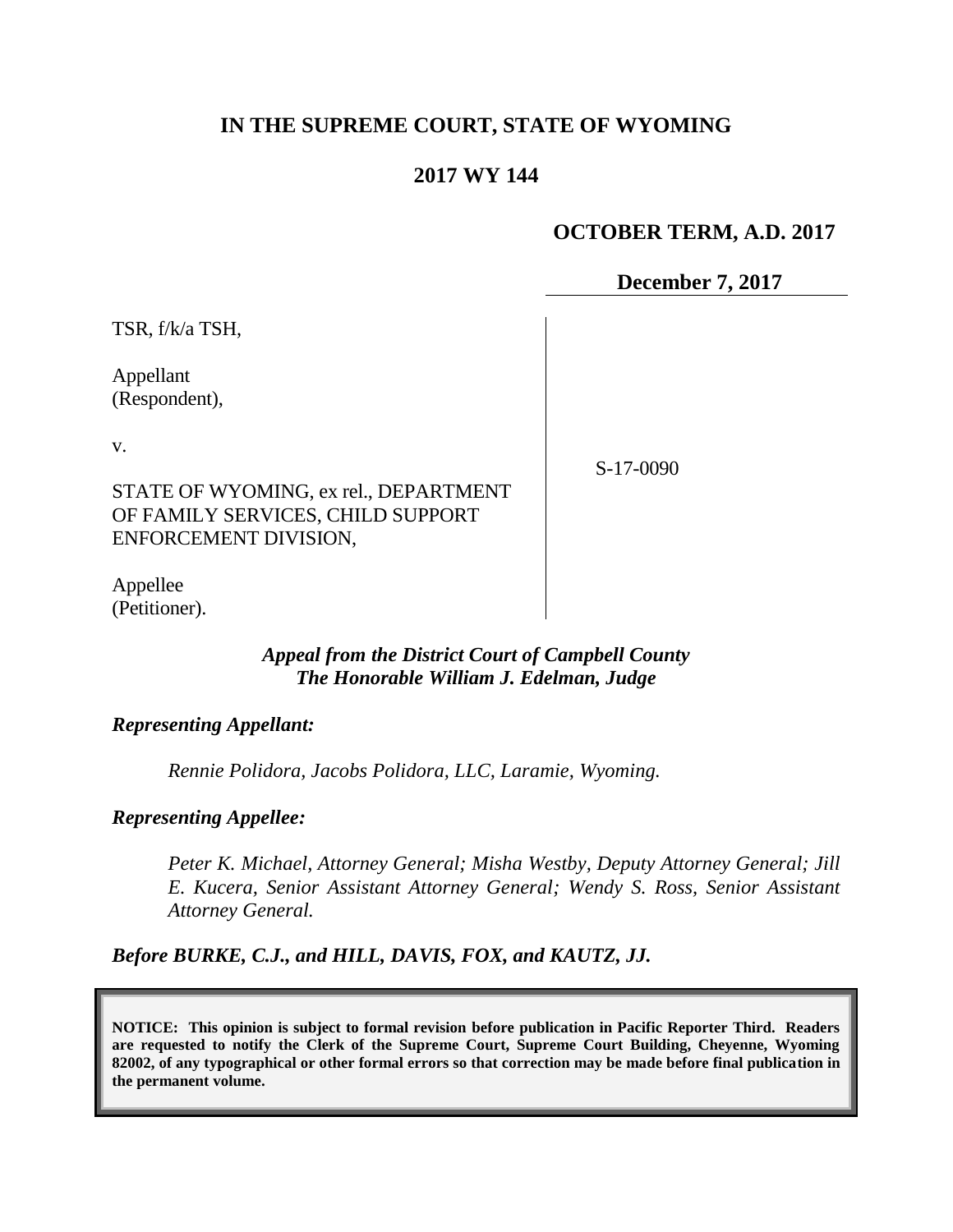### **BURKE, Chief Justice.**

[¶1] Appellant, TSR, appeals from the district court's order modifying child support with respect to her daughter, LLB. She claims the court abused its discretion in determining child support. We affirm.

### *ISSUES*

[¶2] Appellant presents the following issues:

- 1. Whether the District Court abused its discretion by using the matrix for two (2) children rather than one (1) child in W.S. § 20–2–304 when it calculated a deviation from the presumptive child support pursuant to W.S. § 20–2– 307(b).
- 2. Whether the District Court erred when it did not make specific findings in its Order for the reasons it granted a deviation pursuant to W.S. § 20–2–307(b).

# *FACTS*

[¶3] Appellant's daughter, LLB, was born in 2004. Her relationship with LLB's father, DLB, ended shortly after LLB's birth. In 2007, Mother petitioned to establish paternity, child custody, visitation, and child support relating to LLB. Following a hearing, the district court entered an order that established DLB as LLB's father, gave primary custody to Mother, awarded Father visitation, and ordered Father to pay child support in the amount of \$484.30 per month, with an additional payment towards an arrearage of \$100.00 per month.

[¶4] Father had another child, KSB, in 2008. He and the child's mother subsequently married, and they live together as an intact family. Father fell behind on his child support obligation to Mother due to economic difficulties and his obligation to support his second child.

[¶5] In 2011, Mother and Father entered into an agreement modifying Father's child support obligation. Pursuant to the agreement, the district court determined that Father's presumptive monthly child support was \$660.98. The parties agreed, however, that the court should deviate from the presumptive child support amount because Father was financially responsible for a later-born child living with him. Accordingly, the court reduced Father's monthly child support obligation to \$443.75. The district court also ordered Father to pay an additional \$100.00 per month towards his arrearage.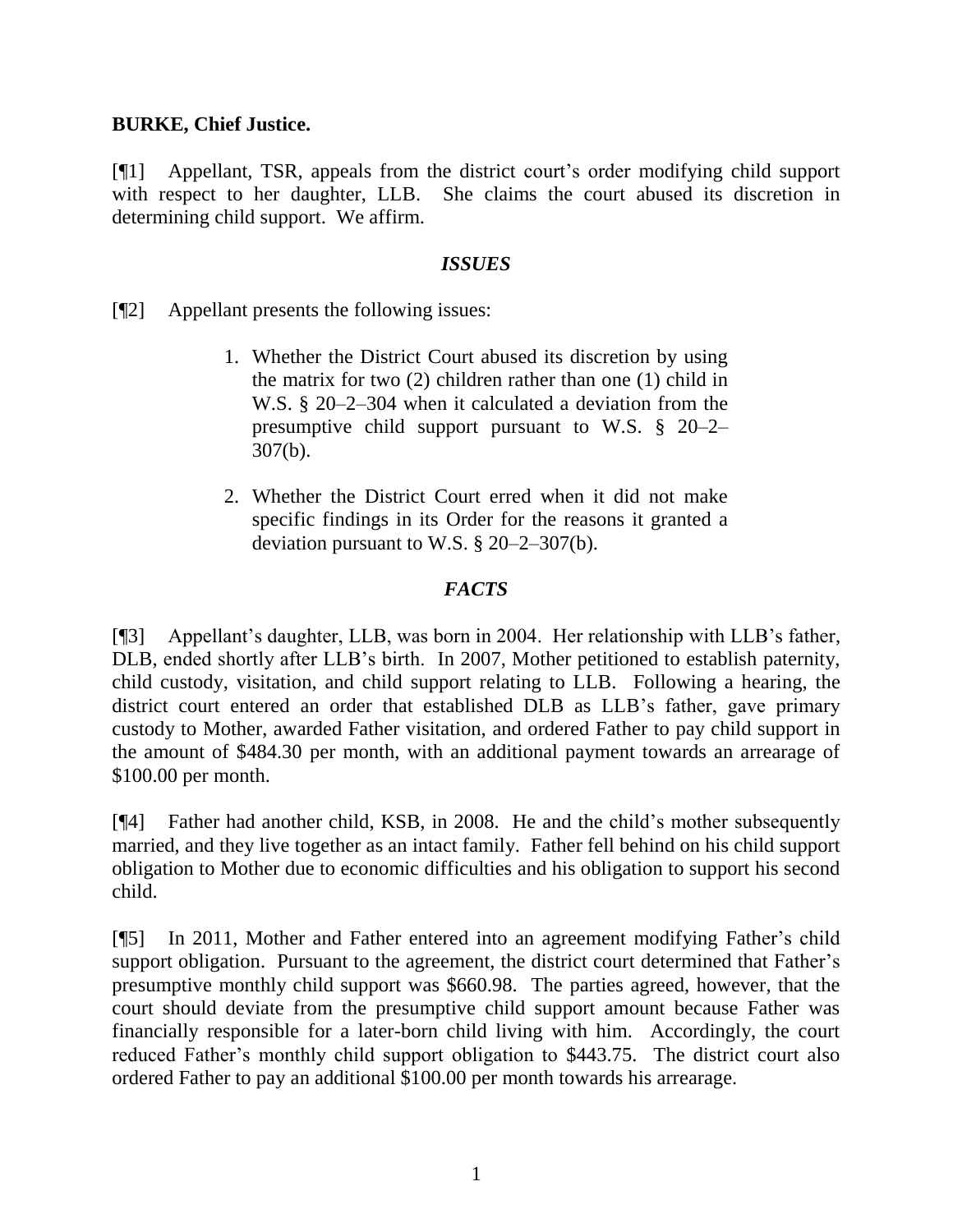[¶6] Approximately five years later, at Mother's request, the Child Support Enforcement Program ("Program") filed a petition to modify Father's child support obligation.<sup>1</sup> On January 30, 2017, following a hearing, the district court entered an order modifying child support. The order provides:

> 8. The presumptive support obligation for the one (1) child in this case is \$1,153.29, and [Father's] share is \$680.69.

> 9. [Father] is responsible for the support of another minor child, K.S.B., born in 2008; the State suggested a downward deviation for that child to \$509.87 per month, calculated as follows: [Father's] share of presumptive support for two (2) children, using the income figures from paragraph (7) above, is \$1,019.74, or \$509.87 per child.

. . .

. . .

22. The court adopts the State's figures and finds that [Mother's] net monthly income is \$2,953.18 and [Father's] net monthly income is \$4,253.59; the presumptive support obligation for the one (1) child in this case is \$1,153.29; and [Father's] share is \$680.69.

#### **§ 20-6-106. Powers and duties of department regarding collection of support.**

(f) The department, in its own name, or on behalf of an obligee, obligor or a child may petition a court for modification of any court order establishing a support obligation.

#### **§ 20-2-311. Adjustment of child support orders.**

(a) Any party, or the department of family services in the case of child support orders being enforced by the department, may petition for a review and adjustment of any child support order that was entered more than six (6) months prior to the petition or which has not been adjusted within six (6) months from the date of filing of the petition for review and adjustment.

<sup>&</sup>lt;sup>1</sup> The State petitioned to modify child support pursuant to Wyo. Stat. Ann. §§ 20–6–106(f) and 20–2–311. Those statutes provide, in pertinent part, as follows: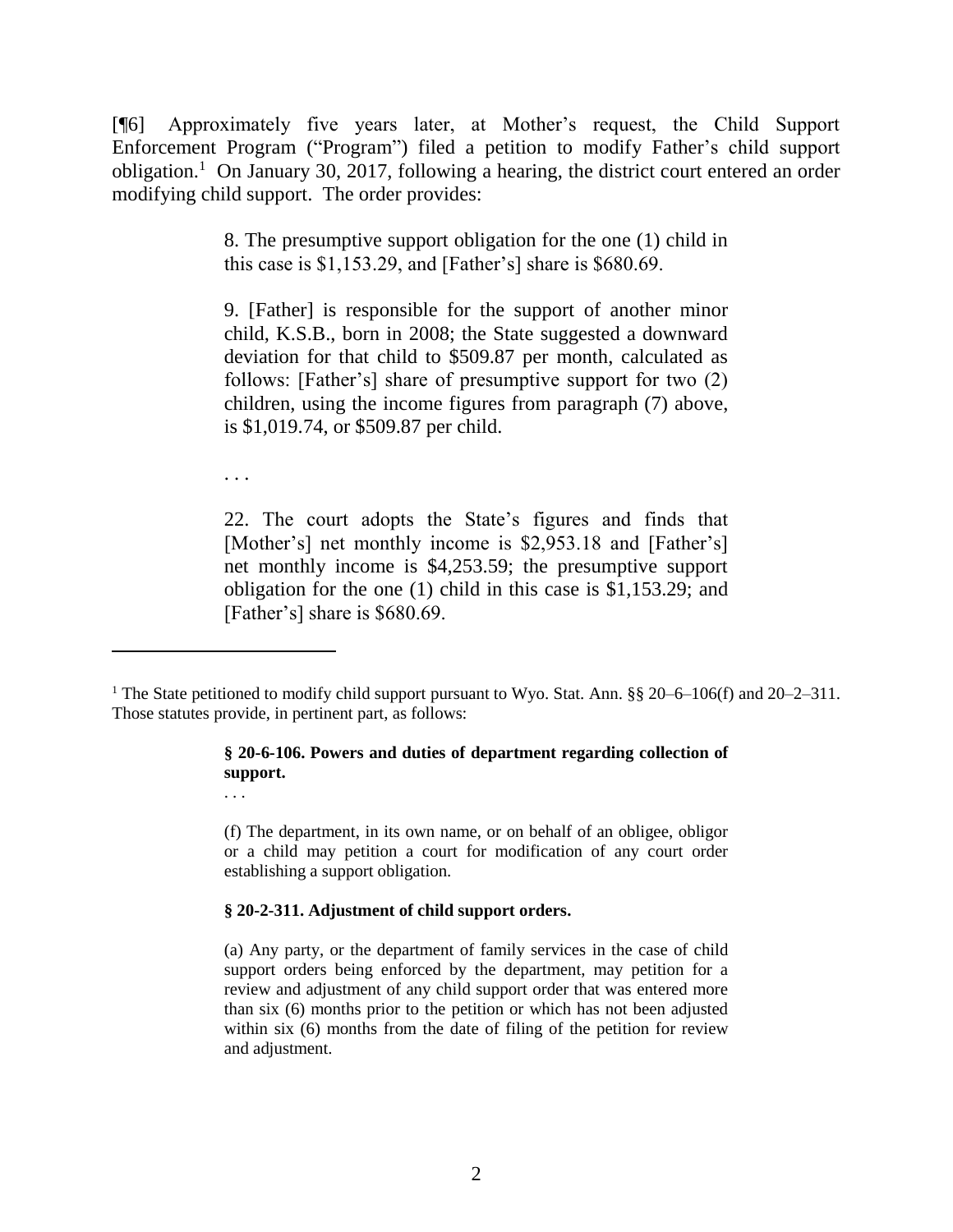23. [Mother] argued that the court cannot deviate below presumptive support based on the fact [Father] is responsible for the support of another minor child.

24. The court has the discretion to deviate from presumptive support based on [Father's] responsibility to support his other minor child, under Wyo. Stat. § 20-2-307(b)(iv) and *Hasty v. Hasty*, 828 P.2d 94 (Wyo. 1992).

25. Presumptive support is unjust or inappropriate in this case because [Father] is responsible for the support of another minor child.

[26.] [Mother] objected to the manner in which the State calculated a deviation for [Father's] other minor child.

[27.] The court has the discretion to calculate the downward deviation in the manner suggested by the State, and will do so in this case. Support should be modified to \$510.00 per month effective November 1, 2016.

The court also ordered Father to make a monthly payment of \$100.00 towards his arrearage. This appeal followed.

## *DISCUSSION*

[¶7] Mother contends the district court abused its discretion in granting a downward deviation from the presumptive child support. Mother acknowledges that the district court properly used the child support guideline matrix for one child to determine an initial support amount for LLB. She contends, however, that the court improperly used the child support guideline matrix for two children when it calculated the downward deviation. We disagree.

[¶8] Wyo. Stat. Ann. § 20–2–307 provides that a court may deviate from presumptive child support based on certain enumerated factors. One of those factors is "The responsibility of either parent for the support of other children, whether court ordered or otherwise[.]" Wyo. Stat. Ann. § 20–2–307(b)(iv) (LexisNexis 2015). In *Hasty v. Hasty*, 828 P.2d 94 (Wyo. 1992), we explained that, although the court must initially base the support amount only on the number of minor children on whose behalf the modification proceeding is brought, the court may subsequently take into consideration a party's support obligation to later-born minor children from subsequent marriages.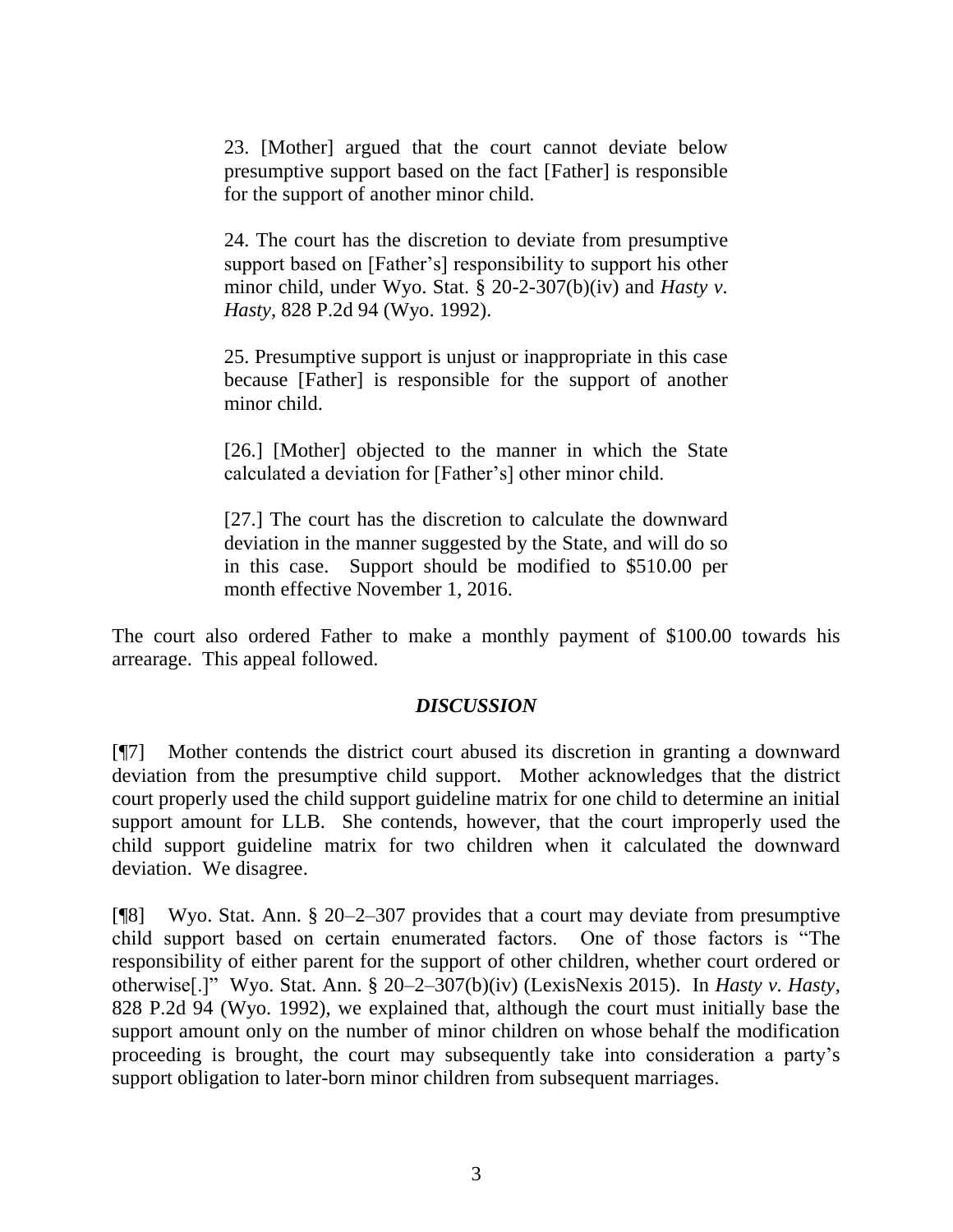In a modification proceeding the petitioner is seeking modification only for the number of minor children born of petitioner's marriage to the respondent. Only that number of minor children should logically be factored into the initial determination that produces an initial child support amount for modification purposes. That initial support amount so determined is only rebuttably presumed to be correct.

At the next stage of the modification process, the court in the exercise of its discretion may deviate from that initial child support amount by resort to those factors expressly set forth in W.S. 20–6–302(b). A factor important to any respondent having later-born children from subsequent marriages is "[t]he responsibility of either parent for the support of others." W.S.  $20-6-302(b)(iv)$ . Thus, it is at this subsequent stage of the modification process that appellant's later-born minor children are factored into the final modification decision. Seen in this light, the modification process under the authority of the child support guidelines legislation represents no departure from the earlier established modification process under the authority of W.S. 20–2–113 and 116. Under either statutory authority, the noncustodial parent of a child from a prior marriage on whose behalf the modification petition is filed can ask the court to take into consideration that party's support obligation to later-born minor children from subsequent marriages.

*Id.*, 828 P.2d at 98–99.

[¶9] The district court's order in this case reveals that it initially considered only the number of children the parties had together. However, it then determined that deviation from that amount was appropriate based on Father's obligation to a later-born child from his subsequent marriage. Once this determination was made, nothing in our decision in *Hasty* prevented the court from calculating the appropriate support obligation by considering the presumptive amount for all of Father's children. We find no abuse of discretion in the court's deviation from the presumptive child support amount.

[¶10] In her next issue, Mother contends the district court failed to set forth specific findings supporting a downward deviation from the presumptive child support amount. Wyo. Stat. Ann. § 20–2–307(b) provides that a district court may deviate from the presumptive child support amount "upon a specific finding that the application of the presumptive child support would be unjust or inappropriate in that particular case," and when the district court does deviate, "the reasons therefor shall be specifically set forth